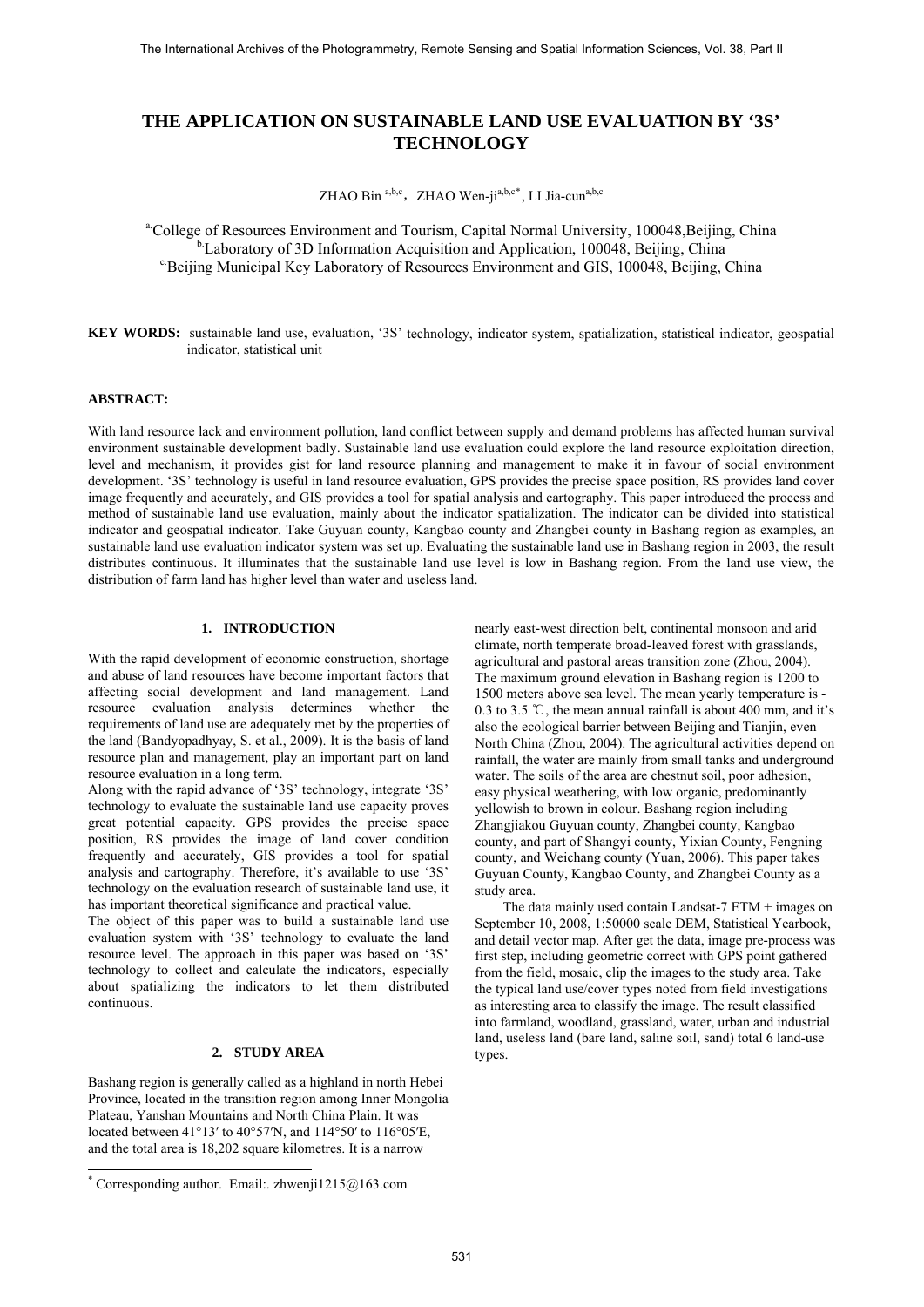

Figure 1. study area in Bashang region chart

### **3. METHOD**

The work flow of this paper is: accord with the sustainable evaluation target, as well as spatial and temporal scales characteristic built a multi-level evaluation indicator system; based on available, acquire and compositive principles selected indicators; then quantified it with acquire method, selected threshold value and standardized method for evaluating indicator standardization; displayed it in the map step which called spatialization, mainly related to spatial interpolation methods; select a appropriate weight assignment methods on evaluation index system; at last, establish an GIS evaluation model to get the evaluation result(Figure 2).

### **3.1 Build Evaluation Indicator System**

The evaluation indicator system was empirical assessment systems and based on the knowledge and understanding of the study area. So the factor involves in land evaluation either single or multiple parameters converted to an integrated indicators (Guo et al., 2005).

Accord to comprehensive operability, and dynamic principle, classed the indicators from three levels: objective level, criterion level and indicators level. There aer many factors influence the land resource condition, So selected FAO promoted from the production, productivity, stability, environmental protection, economic viability, social acceptability of five aspects to establish evaluation indicator system of sustainable land use (FAO, 1990). The indicator includes slope, vegetation coverage, crop productivity index, multiple cropping indexes and so on of 13 indicators. The indicators were collected from remote sensing, GIS analysis, yearbook and field survy.



Figure 2. Sustainable Land Use flow chart

## **3.2 Standardize Indicator**

Select the indicator's threshold is difficult, it always in accordance with the regulations and standard. Some indicators didn't have clear threshold, such as multiple cropping indexes; and some were hard to quantitative, such as land deal value index. So we have to base on the local condition to select a proper threshold.

Due to different units, the Quantitative evaluation indicator can not be compared with each other, it's a necessary step to standard it. It contains three steps: indicator type and standardized methodology. The general relationship of the indicators was divided into three categories: positive type, negative type, and moderate-type (Zhou, 2004) Standardized methods include extreme-minus method, percentage ratio method, fuzzy mathematics method, power conversion method and so on.

Positive type:

$$
Ri = 100 \times r_i = \begin{cases} 1 & ; & (x_i > z_i) \\ x_i / z_i & ; & (0 < x_i \le z_i) \\ 0 & ; & (x_i \le 0) \end{cases}
$$
 (1)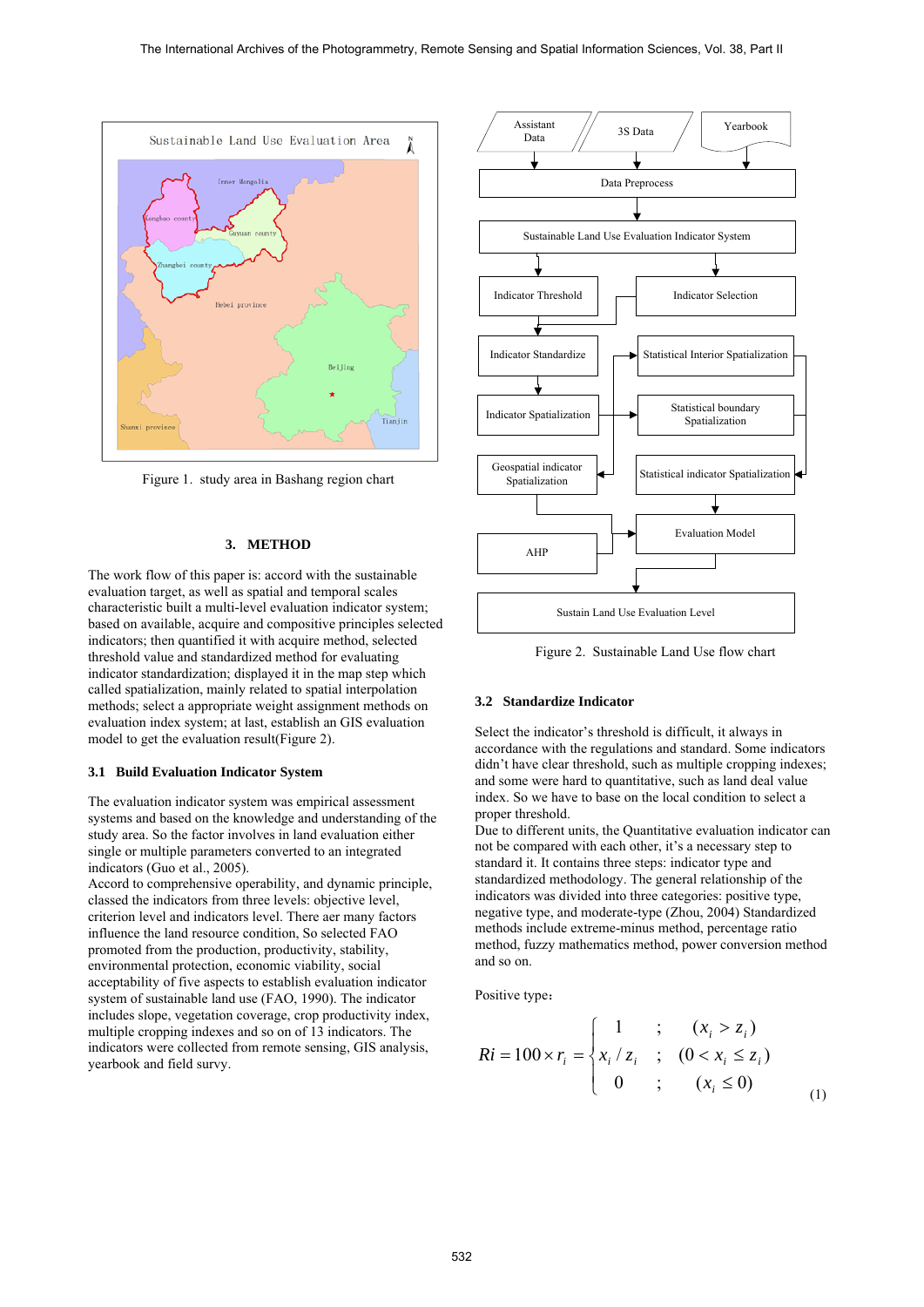Negative type:

$$
Ri = 100 \times r_i = \begin{cases} 0 & ; & (x_i > z_i) \\ 1 - x_i / z_i & ; & (0 < x_i \le z_i) \\ 1 & ; & (x_i \le 0) \\ \end{cases}
$$
 (2)

Moderate type:

$$
Ri = 100 \times r_i = \begin{cases} x_i / z_i & ; & (x_i > z_i) \\ 1 & ; & (x_i = z_i) \\ z_i / x_i & ; & (0 \le x_i < z_i) \end{cases}
$$
 (3)

Where:  $x_i = \text{actual ind}_i$ 

where:  
\n
$$
x_i
$$
 = actual max value  
\n $z_i$  = threshold  
\n $r_i$  = standardized index  
\n $R_i$  = ri × 100

#### **3.3 Spatialize Method**

Expression of Sustainable land evaluation result on map was the direct form to monitor the land use situation; and indicator spatialization was its core method. From the '3S' technology content, Spatialization was the excellent representation to express its advantage. The spatialization of population was pointed out at the beginning of the study before the widely used of '3S' technology. It's mainly using population gravity, potential models, Lorenz curve and spatial autocorrelation theory etc (Liu, 2002). These traditional methods tried to combine qualitative methods with quantitative methods to reflecting the population spatial distribution (Li, 2008), however, it didn't meet with the population distribution in the physical geography. With '3S' technology improves, researchers has been developed a lot of complex models and methods to simulate population's distribution precisely. Jiang (2002) based on '3S' technology summarized the population's spatialization development. Now, spatialize methods mainly composed of correlation analysis, interpolation, grid spatialization (Li, 2008).

Interpolation method was based on the known value of the region to estimate the value of the unknown region (Li, 2000). It was a crucial technique in analyzing spatial data and had been used in a wide range of disciplines (Lam, 2009). The interpolation of spatial data had been considered in many different forms. The various forms of kriging and inverse distance weighting (IDW) were among the best known in the earth sciences (Myers, 1994).

Spatial interpolation is widely used to create continuous surfaces from discrete data points (Wang, 2003).Evaluation indicator mainly included statistical indicator and geospatial indicator. Statistical indicators (such as population density, per capital GDP etc.) had an accurately statistical value, but there was no geographic coordinates and projection information, therefore it's difficult to locate on map accurately, and its value was homogeneous interior the statistical unit and exist gaps between them. Geospatial indicator (such as vegetation cover, slope, etc.) with precise location and projection information inherently that easy to map, however, the different spatial resolution was difficult to topological and overlay analysis. Spatialization focus on these problems to establish a continuous spatial distribute interpolation method (Pan, 2002; Lu, 2008).

#### **3.4 Spatialize Statistical Indicator**

Spatialize statistical indicator is based on the values collected by statistical units to establish the relationship between statistics value and models. It was feasible on the premise that the statistical indicators uniformly distributed in the region that didn't match the physical geography (Lv, 2002). Statistical indicators spatialization was to break the statistical unit boundary and make it close to the real situation farthest (Ma, 2008). Grid cell size's areal weighting interpolation method (GCAWIM) could use grid to spatialize statistical unit boundary. The basic idea was taken small grid to instead big statistical unit, use grid area as power recalculated its value. Its key was selected a proper grid size. Use GCAWIM only can spatialize the statistical unit boundary, and spatialize the interior statistical unit is also important. Inverse distance weighting (IDW) method was a common deterministic spatial interpolation method. Its general idea was based on the assumption that the attribute value of an unknown point is the weighted average of known values within theneighborhood, and the weights are inversely related to the distances between the prediction location and the sampled locations (Lu, 2008).it can use the land use types as weight to spatialize the statistical interior. At last, integrated the boundary and interior spatialize result to get the indicator spatial distribution.

#### **3.5 Spatialize Geospatial Indicator**

Geospatial indicator was spatialized through resample and band calculator. RS index can be used as parameters in the evaluation directly. Vegetation coverage index (VCI) was an important parameter to reflect the extent of vegetation cover. It's one of important ecological indicators about environmental change, the higher value, the more vegetation is flourishing, It could be got from DNVI based on the pixel and NDVI moiety model to calculate the vegetation coverage (Chen, 2008). NDVIs and NDVIv are representing the pure bare land and pure vegetation's NDVI values; they can be got from field measurement or image. The simple method was to choose the minimum and maximum of NDVI directly act as them respectively (Sun, 2006). A more precise method was select 1% and 99% of the total pixels' NDVI as the corresponding value. Compared with the former, the Latter has fewer extreme points and bad lines, stripes.

$$
VCI = \frac{NDVI - NDVI_s}{NDVI_v - NDVI_s}
$$
\n(4)

Where:  $NDVIS = pure bare land's NDVI$  NDVIv = pure vegetation's NDVI VCI= Vegetation coverage index

According to this method we can spatialize other indicators. The indicators associate with population, such as population density in each village to spatialize per capital GDP. The weight assignment methods can divide into subjective and objective kinds, the former lean to experience but the later mathematics. Compared with the living method, Analytic Hierarchy Process (AHP) integrates both advantages, so use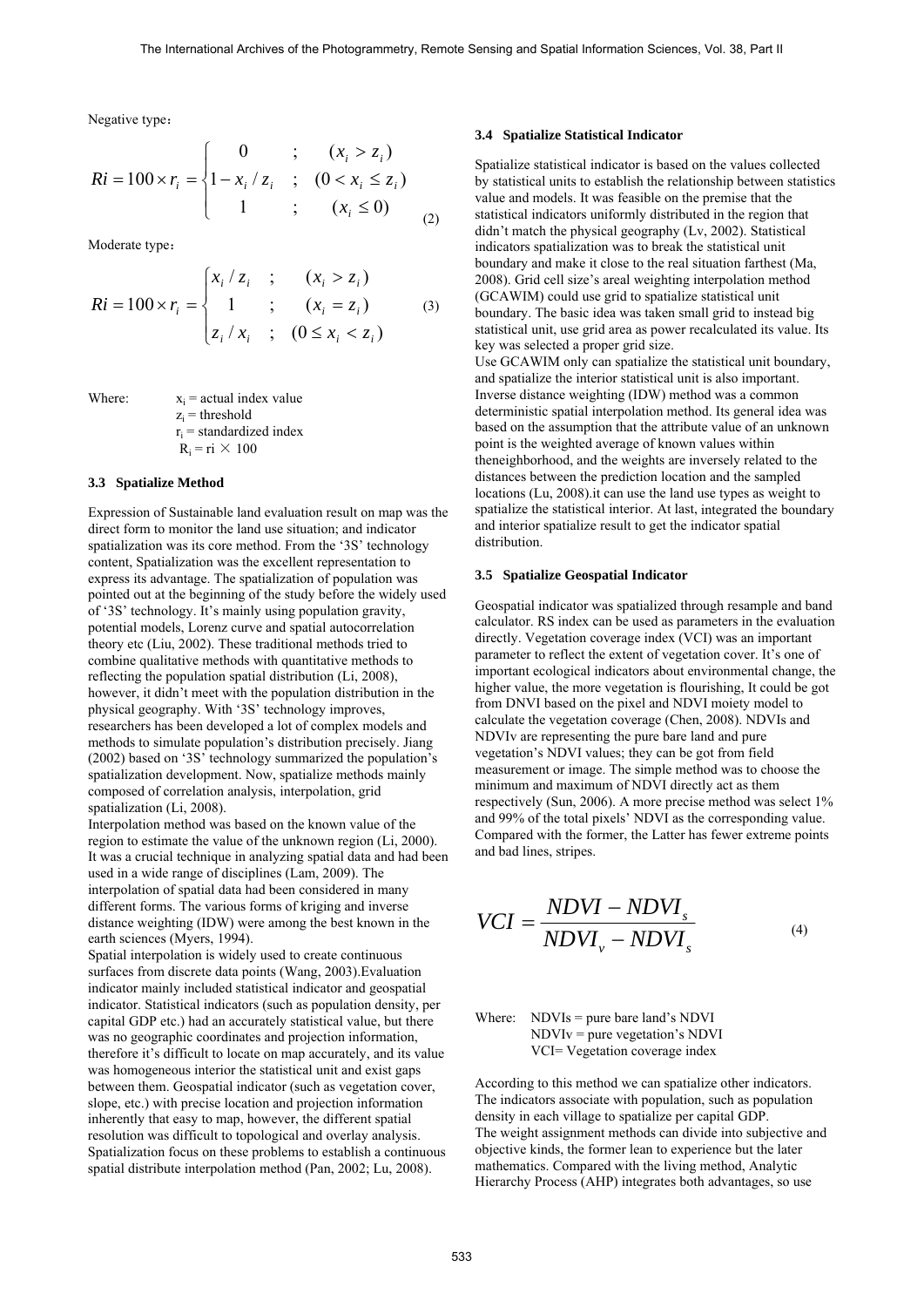AHP method to give each indicator a suitable weight based on their sensitivity. Build the integrate evaluation model based on GIS to get the sustainable land resources level distribution (Figure 3).

$$
S = \sum_{i=1}^{5} (R_i \times W_i)
$$
\n<sup>(5)</sup>

Where:  $\text{Ri} = \text{Standardized indicator value}$  $Wi = Indicator weight$ S= Integrate evaluation value



Figure 3. sustainable land use level in Bashing region 2003 chart

# **4. CONCLUSION**

This paper attempts to develop an index system integrating the collected information using '3S' technology. The result distributes continuous in the study area, and it indicated that the sustainable land use level in study area was low. The land resources condition in Kangbao county and north of Zhangbei county are better than other regions. From the land-use perspective, the three counties damaged relatively serious, especially about agriculture and stockbreeding land. Bashang region only suitable for drought-hardy plants growth, land productivity is low, typically of extensive cultivation agriculture. Land desertification is an important factor in the decline of soil quality. Data analysis showed that the desertification was positive correlation with farmland, and negative with forest and grassland (Zhou, 2004). Increase farmland and desertification caused land degradation affected sustainable land use condition. Therefore, change existing leanness farmland to reconstruct forest or grasslands is very necessary.

# **5. DISCUSSION**

This paper establishes a sustainable land use evaluation system in Bashang region, including statistical indicators and geographical indicators. The statistical indicators spatialized by GCAWIM combine with land use weight interpolation method. Geospatial indicators mainly come from '3S' indicator. Evaluate the Guyuan county, Kangbao county, and Zhangbei county sustainable land resources. The result indicated that the sustainable land use level in study area was low. Kangbao county and north Zhangbei county's land resources condition are better than other regions; farmland has higher level than the other land use types.

Sustainable land use evaluation has been proposed for a few years, a lot of researchers pay great effort study on it. Some difficulties still exist, such as indicator selection veracity, indicator threshold selection, spatialization method.

'3S' technology provides precise and quantitative parameters and analysis methods to improve the quality of sustainable land use evaluation. There are many ways to select the indicator systems, how to avoid their disadvantages and integrates their advantages is still have to study. Now, we select the indicators mainly based on the easy quantitative ones; ignore those hard to quantitate.

Spatialization is about areal interpolation, but until now we have to use point interpolation and line interpolation to instead. With the '3S' technology development, more indexes contain clear physical meaning can be applied to the evaluation index of the space. In the future a appropriate spatialization method should be founded.

## **References from Journals**:

Bandyopadhyay, S. et al., 2009. Assessment of Land Suitability Potentials for Agriculture Using a Remote Sensing and GIS Based Approach. International Journal of Remote Sensing, 30(4), pp. 879 - 895.

Chen, H. F. et al., 2008. Advances in Researches on Application of Remote Sensing Method to Estimating Vegetation Coverage. Remote Sensing For Land & Resources, (1), pp. 13-18.

Food and Agricultural Organization of the United Nations (FAO), 1990. Guidelines for Soil Profile Description (Rome, Italy: FAO).

Guo, X. D., et al., 2005. Land Degradation Analysis Based on the Land Use Changes and Land Degradation Evaluation in the Huan Beijing Area. In: Remote Sensing for Environmental Monitoring, GIS Applications, and Geology V, Proceedings of SPIE, M. Ehlers and U. Michel (Eds), 5983, pp. 598319.

Jiang, D. et al., 2002. Study on Spatial Distribution of Population Based on Remote Sensing and GIS. Advance in Earth Sciences, 17(5), pp. 734-738.

Lam, N. S. et al., 2009. Spatial Interpolation, International Encyclopedia of Human Geography. Elsevier, Oxford, pp. 369- 376.

Li, M. J. et al., 2008, Discussing and Using the Method of Population Density Spatialization of Liao cheng. City Journal of Guangzhou University (Natural Science Edition), 7(2), pp. 71-74.